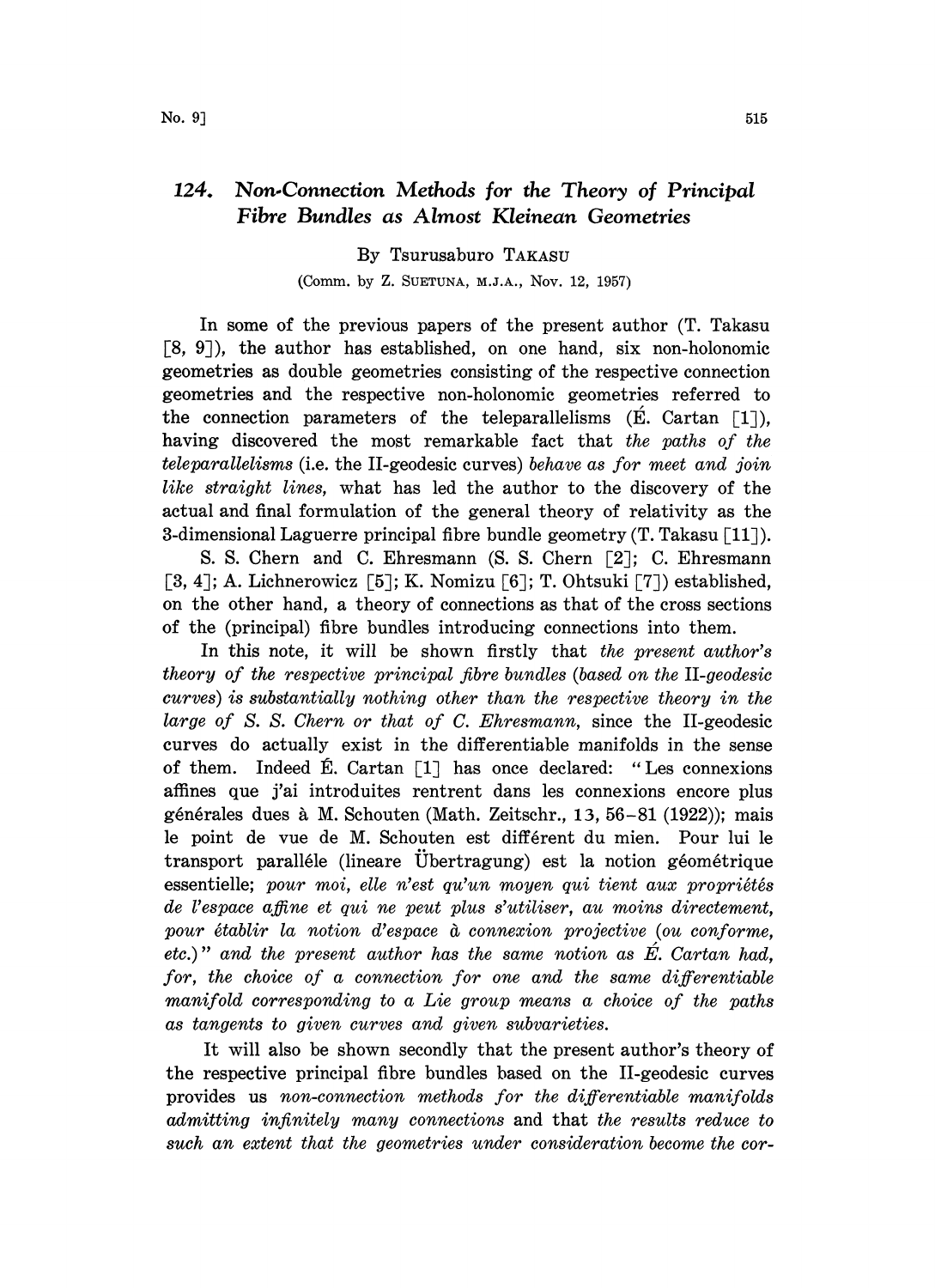responding almost Kleinean geometries ("Erlanger Programm "), thus proving to form the *primary* ("haupt") half of the geometries under consideration, while the results of the classical connections form the secondary (" neben") half.

For shortness' sake, the case of the Euclidean principal fibre bundle will be treated. But the general procedure is, mutatis mutandis, common to the affine connection, the Weyl's equiform connection, the Veblen's non-Euclidean connection  $(0.$  Veblen  $[12]$ ), the Möbius connection (T. Ohtsuki [7]), the projective connection (T. Ohtsuki [7]), the Laguerre connection (T. Takasu  $\lceil 9, 10 \rceil$ ), the Lie connection (T. Takasu [9]), and the parabolic Lie connection (T. Takasu [9]).

In the Euclidean principal fibre bundle geometry, the Lie group reduces to an orthogonal transformation group with position functions as coefficients, when II-geodesic analogues to the rectangular Cartesian coordinates are adopted. The

II-geodesic geodesic curves are the solutions of the extremal problem  $\delta s=0$  in the  $Euclidean\ principal\ fibre\ bundle\ \ | \ Riemannian$ *geometry.* Trigonometry and Hesse's normal form for II-geodesic  $(n-1)$ flat  $V^{n-1}$  are introduced.

 $V^{n-1}$  are introduced.<br>Considerable contributions for algebraic geometry, topology and function theory of many variables are expected.

1. Differentiable manifolds. See T. Takasu [9, Art. 1].

2. II-Geodesic curves. Adopting hypercomplex units  $\gamma_i$  such that (2.1)  $\gamma_m \gamma_n + \gamma_n \gamma_m = 2\delta_{mn}$ ,  $(l, m, n, \dots = 1, 2, \dots, n)$ ,  $\gamma_m \gamma_n + \gamma_n \gamma_m = 2\delta_{mn}, \quad (l, m, n, \cdots = 1, 2, \cdots, n),$ 

we put

(2.2)  $dS = \gamma_i \omega^i$ ,  $\omega^i = \omega_i^i(x^{\lambda}) dx^{\mu}$ ,  $(\lambda, \mu, \dots = 1, 2, \dots, n)$ , where it is assumed that

$$
(2.3) \t\t\t |\omega^i_\mu| \neq 0.
$$

Then we have

$$
(2.4) \t\t dSdS = ds2 = \omegat\omegat = g\mu\nudx\mudx\nu, \t ds = |dS|,
$$

$$
(2.5) \qquad \quad g_{\mu\nu}\!=\!g_{\underline{\mu}\underline{\nu}}\!+\!g_{\underline{\nu}\underline{\nu}},\ \ g_{\underline{\mu}\underline{\nu}}\!=\!\omega^l_{\mu}\omega^l_{\nu}\!=\!g_{\underline{\nu}\underline{\mu}},\ \ g_{\underline{\nu}\underline{\nu}}\!=\!\gamma_l\gamma_m\omega^l_{\mu}\wedge\omega^m_{\nu}\!=\!-g_{\underline{\nu}\underline{\mu}},
$$

$$
(2.6) \t g_{\mu\nu} = \omega^l_\mu \omega^l_\nu, \t g^{\mu\nu} = \Omega^{\mu}_i \Omega^{\nu}_i,
$$

where

(2.7)  $Q_i^{\lambda} \omega_{\mu}^{\lambda} = \delta_{\mu}^{\lambda}, \quad Q_n^{\lambda} \omega_{\lambda}^m = \delta_n^m.$ 

Since the  $\omega^i$  are written in invariant forms, they are global in  $\bigcup U_{\alpha}$  considered in Art. 1.

The Lie group consists in (i) the orthogonal transformations of  $\omega^i$  with function coefficients, under which  $ds^2 = \omega^i \omega^i$  is invariant, and (ii) the coordinate transformations  $\bar{x}^{\lambda}=\bar{x}^{\lambda}(x^{\nu})$  either in one and the same open subset  $U_a$  or in  $U_a \cap U_b \neq \phi$  (satisfying the so-called paste conditions).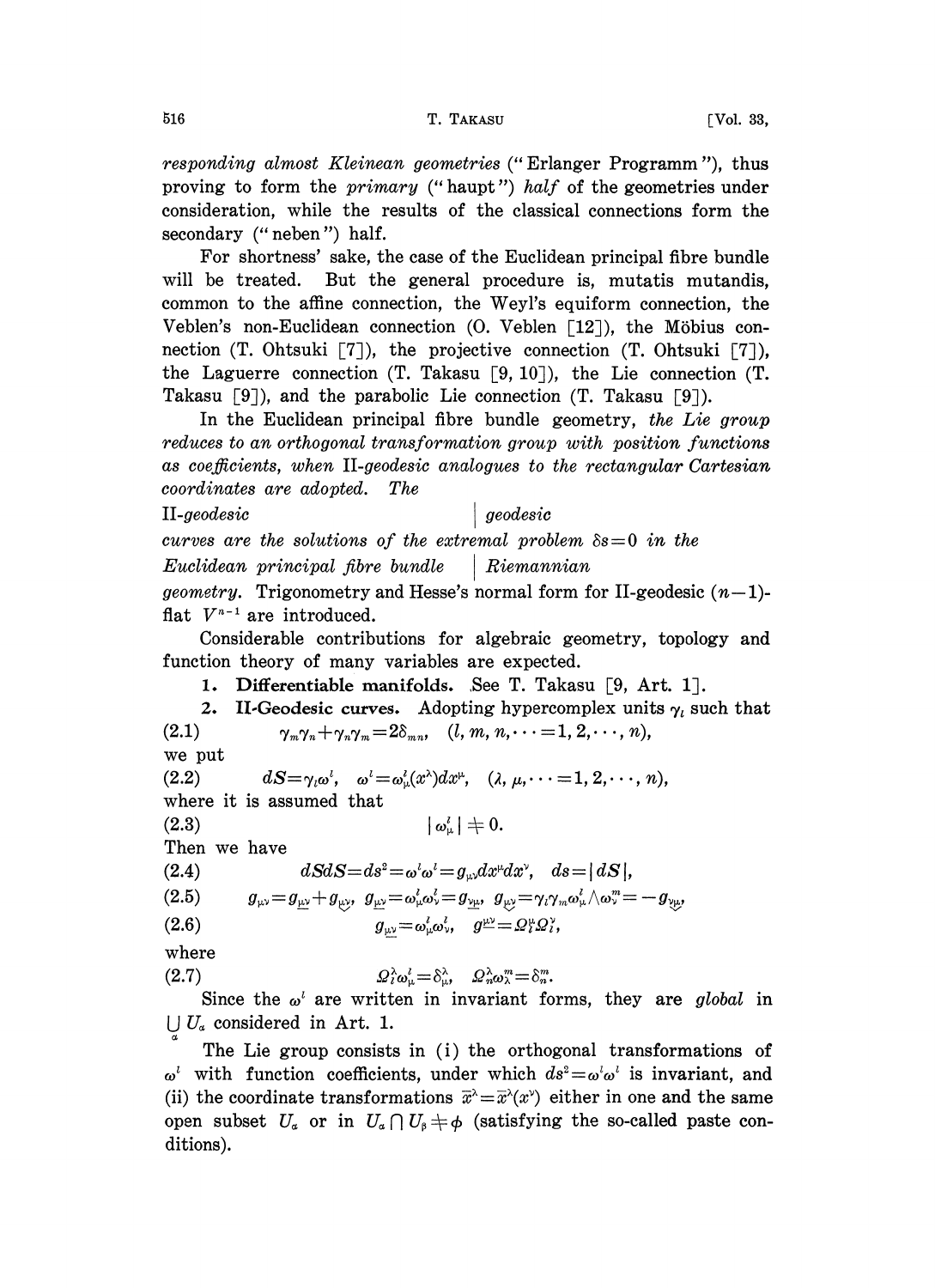The identity

$$
(2.8) \quad \frac{d}{ds}\frac{\omega^i}{ds}\equiv\omega_\lambda^i\Big(\frac{d}{ds}\frac{\Omega^\lambda}{ds}+\Lambda^\lambda_{\mu\nu}\frac{\Omega^\mu}{ds}\frac{\Omega^\nu}{ds}\Big)\ \Big|\ \frac{d}{ds}\frac{\Omega^\lambda}{ds}\equiv\Omega_i^\lambda\Big(\frac{d}{ds}\frac{\omega^i}{ds}+\Lambda^l_{mn}\frac{\omega^m}{ds}\frac{\omega^n}{ds}\Big)
$$

is readily shown, where

(2.9) 
$$
\Omega^{\lambda} = \Omega^{\lambda}_{i}(x^{\nu})\omega^{i} = dx^{\lambda},
$$

$$
(2.10) \tA\mu\nu\lambda \equiv \Omegat\lambda \frac{\partial \omega_{\mu}^l}{\partial x^{\nu}} \equiv -\omega_{\mu}^l \frac{\partial \Omega_{\tau}^{\lambda}}{\partial x^{\nu}}.
$$
 
$$
\left| Amnl = \omega_{\lambda}^l \frac{\partial \Omega_{m}^{\lambda}}{\omega^n} \equiv -\Omega_{m}^{\lambda} \frac{\partial \omega_{\lambda}^l}{\omega^n}.
$$

Also later by (2.13) we shall have

$$
\frac{dx^{\lambda}}{ds}=a^{\iota}Q_{\iota}^{\lambda}.
$$

The  $\Lambda_{\mu\nu}^{\lambda}$  is known as the parameter of teleparallelism. The solution of the extremal problem

$$
\delta s = 0
$$

in the principal fibre bundle  $(\omega_{\mu}^{l}, x^{\lambda})$  in the manifold  $\{x^{\lambda}\}\$ is is

$$
(2.12) \quad \frac{d}{ds}\frac{\omega'}{ds} = 0. \qquad \qquad \frac{d^2x^{\lambda}}{ds^2} + \left\{\frac{\lambda}{\mu\nu}\right\}\frac{dx^{\mu}}{ds}\frac{dx^{\nu}}{ds} = 0.
$$

The left-hand side gives

(2.13) 
$$
\xi^{i} \equiv \int \frac{\omega^{i}}{ds} ds = a^{i} s + c^{i}, \quad (a^{i} a^{i} = 1),
$$

whose domain of existence being  $U = \bigcup U_a$ . We call the curves (2.13) the II-geodesic curves (the geodesic curves of the second kind).

The finite equations  $(2.13)$  show that the II-geodesic curves behave<br>for meet and join like straight lines  $(cf. (5.5))$ .

as for meet and join like straight lines (cf.  $(5.5)$ ).<br>By means of the II-geodesic curves, our differentiable manifolds can be mapped either into or onto the Euclidean space  $E<sup>n</sup>$ .

Illustrative example. The spherical surface is mapped by this principle into the Euclidean plane giving rise to the so-called Mercator chart.

3. The Euclidean principal fibre bundle based on the lI-geodesic curves. Since the II-geodesie curves are, unlike the geodesic curves, free from singularity and exist in the large in  $\bigcup U_a$ , it is extremely profitable to adopt a rectangular coordinate system  $(\xi^i)$  with II-geodesic curves as axes replacing  $x^{\lambda}$  by  $\delta_i^{\lambda} \xi^i$ . Then the formula  $d\bar{\xi}^i = \omega_{\mu}^i(x^{\lambda})dx^{\mu}$ becomes

(3.1) 
$$
d\bar{\xi}^i = a_m^i(\xi^n)d\xi^m,
$$

both  $(\xi^i)$  and  $(\xi^i)$  being II-geodesic rectangular coordinates, where the matrix  $(a_m^i(\xi^n))$  is an orthogonal one satisfying  $C_2+n$  conditions.

The integral of (3.1) becomes

(3.2) 
$$
\bar{\xi}^{i} = \int a_m^{i}(\xi^n) d\xi^m = a_m^{i}(\xi^n) \xi^m - \int \xi^m d a_m^{i}(\xi^n),
$$

which is of the form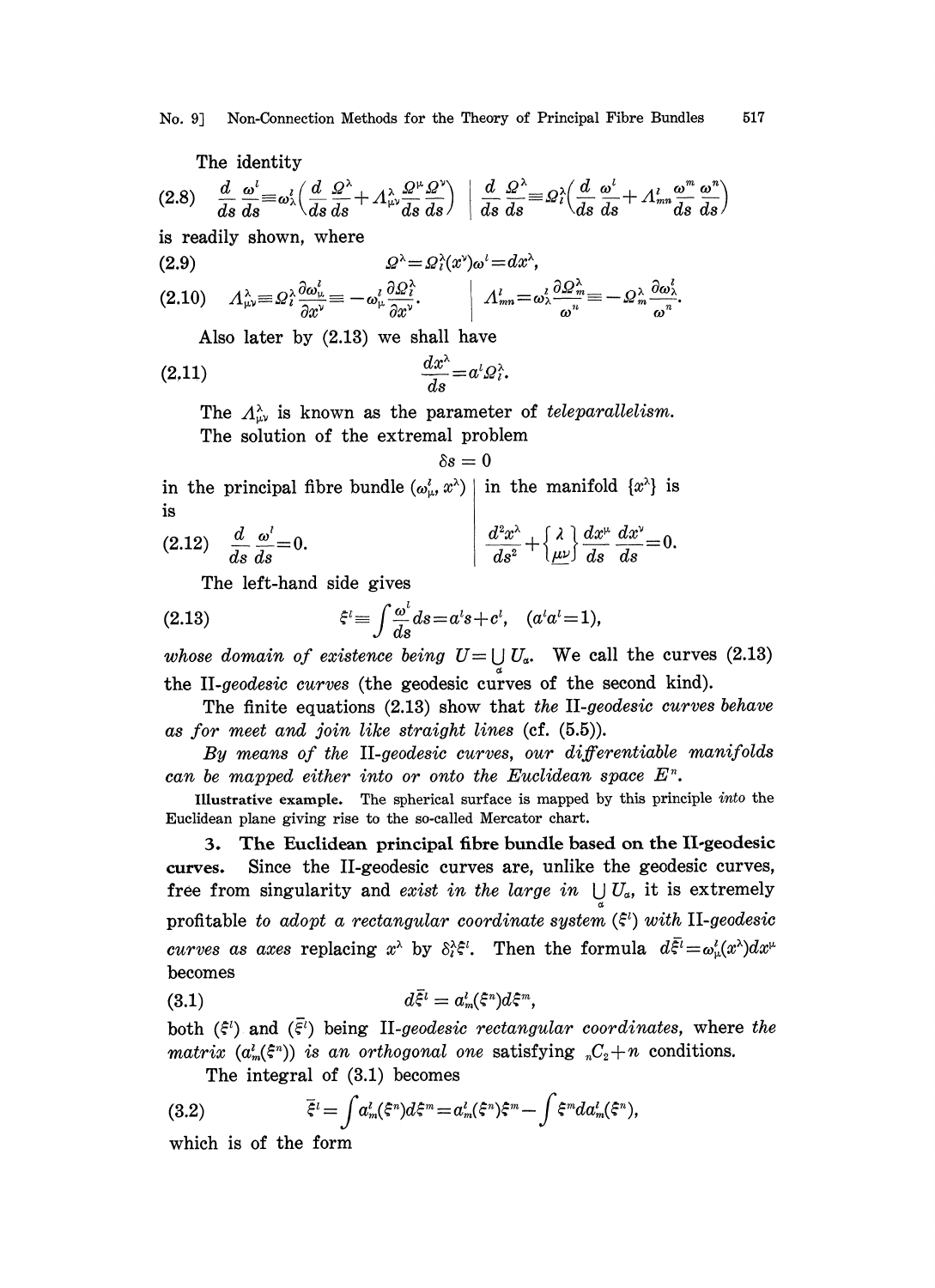518 T. TAKASU [Vol. 33,

(3.3) 
$$
\bar{\xi}^i = a_m^i(\xi^n)\xi^m + a_0^i(\xi^n),
$$

the  $a_0^l(\xi^n)$  being determined by  $a_m^l(\xi^n)$  except the additive constants. The essential number of parameters  $a_k^i$  is  $n^2 - \frac{1}{2}n(n+1) = \frac{1}{2}n(n-1)$ . The manifold  $(a_m^{\prime}(\xi^n), a_0^{\prime}(\xi^n))$  makes the Lie group, to which the (i) and the (ii) of Art. 2 reduce. Both sides of (2.8) and (2.10) coincide.

Our principal fibre bundle consists of the differentiable manifold ( $\xi^i$ ) together with the Lie group  $(a_m^i(\xi^n), a_0^i(\xi^n))$ ; its dimension is  $n^2 - C_2$  $-n+n=\frac{1}{2}n(n+1)$ . The ds<sup>2</sup> is an invariant under the Lie group.

Thus our global differential geometry of the principal fibre bundle based on the II-geodesic curves is nothing other than that of S. S. Chern and C. Ehresmann, provided that after  $\acute{E}$ . Cartan (cf. Introduction) the connections are considered to be mere means (" moyen").

4. The equations of structure. The equations of structure (cf. T. Takasu  $\lceil 9 \rceil$ )

| Global:                                                                                                                                         | Local:                                                                                                                                            |                                                                                                                               |
|-------------------------------------------------------------------------------------------------------------------------------------------------|---------------------------------------------------------------------------------------------------------------------------------------------------|-------------------------------------------------------------------------------------------------------------------------------|
| (4.1)                                                                                                                                           | \n $d\omega^l - \omega^k \wedge \theta_k^l = \frac{1}{2} T_{mm}^l \omega^m \wedge \omega^n$ \n                                                    | \n $d\Omega^\lambda - \Omega^\kappa \wedge \theta_k^\lambda = \frac{1}{2} T_{\mu\nu}^\lambda \Omega^\mu \wedge \Omega^\nu$ \n |
| \n $d\theta_\ell^k - \theta_\ell^l \wedge \theta_\ell^k = \frac{1}{2} R_{\ell_{lmn}}^k \omega^m \wedge \omega^n$ \n                             | \n $d\theta_\lambda^\lambda - \theta_\lambda^\kappa \wedge \theta_\kappa^\kappa = \frac{1}{2} T_{\mu\nu}^\lambda \Omega^\mu \wedge \Omega^\nu$ \n |                                                                                                                               |
| \n $d\Omega^\lambda = \theta_\lambda^\kappa \wedge \theta_\kappa^\kappa = \frac{1}{2} R_{\lambda\mu\nu}^\kappa \Omega^\mu \wedge \Omega^\nu$ \n |                                                                                                                                                   |                                                                                                                               |
| \n $d\Omega^\lambda = 0$ \n                                                                                                                     | \n $d\Omega^\lambda = 0$ \n                                                                                                                       |                                                                                                                               |

owing to

$$
\theta_t^k \equiv 0, \ \ T^{\iota}_{mn} \equiv 0, \ R^{\kappa}_{\cdot \, \iota mn} \equiv 0, \qquad \big| \qquad \theta_{\lambda}^{\kappa} \equiv 0, \ T^{\lambda}_{\mu\nu} \equiv 0, \ R^{\kappa}_{\cdot \lambda \mu\nu} \equiv 0,
$$

$$
\theta_\lambda^\kappa\!\!\equiv\!0,~T_{\mu\nu}^\lambda\!\!\equiv\!0,~R_{\lambda\mu\nu}^\kappa\!\!\equiv\!0,
$$

when the II-geodesic rectangular coordinates  $(\xi^i)$  are adopted in place of  $(x^{\lambda})$ . The condition  $(4.2)$  turns out into

(4.3) 
$$
A_{\mu\nu}^{\lambda} \frac{dx^{\mu}}{ds} \frac{dx^{\nu}}{ds} = 0.
$$
 
$$
A_{mn}^{l} \frac{\omega^{m}}{ds} \frac{\omega^{n}}{ds} = 0.
$$

Consequently we have

$$
(4.4) \quad \frac{d}{ds}\frac{\Omega^{\lambda}}{ds}\equiv\frac{d^2x^{\lambda}}{ds^2}+\varLambda^{\lambda}_{\mu\nu}\frac{dx^{\mu}}{ds}\frac{dx^{\nu}}{ds}=0,\quad \bigg|\qquad \frac{d}{ds}\frac{\omega^i}{ds}\equiv\frac{d}{ds}\frac{\omega^i}{ds}+\varLambda^{\mu}_{mn}\frac{\omega^m}{ds}\frac{\omega^n}{ds}=0,
$$

(4.4)  $\frac{d}{ds} \frac{Q^{\lambda}}{ds} = \frac{d^2x^{\lambda}}{ds^2} + A_{\mu\nu}^{\lambda} \frac{dx^{\mu}}{ds} \frac{dx^{\nu}}{ds} = 0,$   $\frac{d}{ds} \frac{\omega^i}{ds} = \frac{d}{ds} \frac{\omega^i}{ds} + A_{mn}^{\lambda} \frac{\omega^m}{ds} \frac{\omega^n}{ds} = 0,$ <br>both sides of (4.1), (4.2), (4.3) and (4.4) coinciding. Thus the II-geode equations of structure turn out into those of the II-geodesic curves.

5. Trigonometry and polar coordinates. Introduce a new system  $\stackrel{p}{(e)}$  of hypercomplex units such that

(5.1) 
$$
\stackrel{p}{e} = \stackrel{p}{\gamma_1} \stackrel{p}{\gamma_2}, \quad \stackrel{p}{(e=1)}, \quad (p, q, s, \cdots = 1, 2, \cdots, n),
$$

where  $\chi''(x)$  is the conjugate set of the hypercomplex units  $(\gamma_i)$  of (2.1).

We define the generalized *n*-metric cosines  $C(\theta)$  by the formulas

(5.2) 
$$
e^{\binom{p}{s}-\frac{1}{n}s}_{s}g} = C_{q}(\theta) e^p, \quad \binom{p}{t} = 1; \frac{1}{n} \alpha = \sum_{p=1}^{n} e^p.
$$

 $\begin{array}{ccc}\n\frac{1}{q} & \frac{n}{q} & \frac{n}{q} \\
\frac{n}{q} & \frac{n}{q} & \frac{n}{q} \\
\frac{n}{q} & \frac{n}{q} & \frac{n}{q} \\
\frac{n}{q} & \frac{n}{q} & \frac{n}{q}\n\end{array}$ Solving (5:2) by Cramer's method, we obtain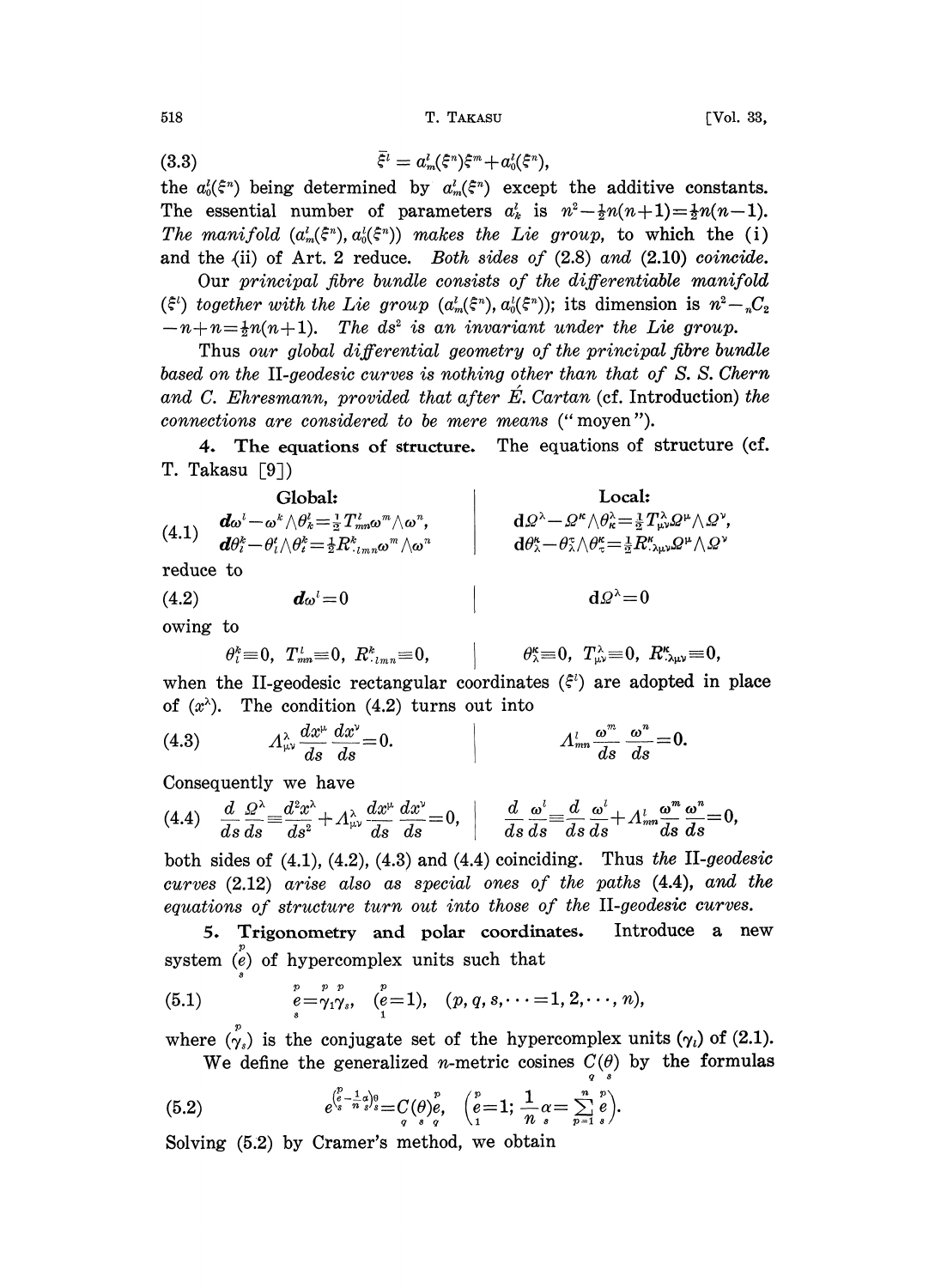No. 9] Non-Connection Methods for the Theory of Principal Fibre Bundles 519

(5.3) 
$$
E \cdot C = E \int_{q}^{q} e^{\int_{s}^{p} - \frac{1}{n} \Delta \big) \Theta_{s}} s,
$$

where

(5.4) 
$$
\delta_9^{\gamma'} E \equiv \delta_9^{\gamma'} \Big|_s^p \Big| = \frac{p}{e} \frac{\gamma'}{E}, \quad \delta_p^{\gamma'} E \equiv \delta_p^{\gamma'} \Big|_s^p \Big| = \delta_9^{\gamma'} \frac{\gamma}{E}.
$$

As for the meaning of  $\theta$ , see T. Takasu [13].

We may put (cf. 
$$
(2.13)
$$
)

$$
\xi^i = \rho \cdot C(\theta),
$$

for,

(5.6) 
$$
\prod_{p=1}^{n} {p \over \ell} \xi^{i} = \rho^{n} \prod_{p=1}^{n} \frac{p}{q} C(\theta) = \rho^{n} \prod_{p=1}^{n} e^{\left(\frac{p}{s} - \frac{1}{n} a\right) \theta}_{s} = \rho^{n},
$$

where the  $\rho$  is the II-geodesic modulus. For  $\rho=1$ , we see that

(5.7) 
$$
(\frac{1}{e}C(\theta))^2 = (\gamma_1)^2(\gamma_1C(\theta))^2 = C(\theta)C(\theta) = \rho^2 = 1,
$$

$$
C(\theta)C(\theta) = 1.
$$

Hesse's normal form for II-geodesic  $(n-1)$ -flat  $V^{n-1}$  may be intro-<br>d. duced.

## 6. A theory of curves with II-geodesic curves as tangents The left-hand side of the following lines gives a theory of curves with II-geodesic curves as tangents and coincides in form with that of the Euclidean space  $E<sup>n</sup>$ .

**Global (principal fibre bundle)**

\n
$$
\begin{aligned}\n\dot{\xi}^l &= \dot{\xi}^l(s) \\
\dot{\xi}^l &= \frac{d\xi^l}{ds} \\
\dot{\xi}^l &= \frac{d\xi^l}{ds} \\
\dot{\xi}^l &= 1, \quad \xi^l \frac{d\xi^l}{ds} = 0 \\
(\kappa)^2 &= \frac{d\xi^l}{ds} \frac{d\xi^l}{ds} \\
\frac{d}{ds} \dot{\xi}^l &= \kappa \dot{\xi}^l\n\end{aligned}
$$
\nLet  $\xi$  be the following matrices:

\n
$$
\begin{aligned}\n\text{Local (Riemannian)} \\
\dot{x}^{\lambda} &= x^{\lambda}(s) \\
\dot{x}^{\lambda} &= \frac{d\chi^{\lambda}}{ds} \\
\frac{1}{s} \lambda &= \frac{d\chi^{\lambda}}{ds} \\
(\kappa)^2 &= \frac{\delta}{\delta s} \lambda \frac{1}{\delta s} \frac{1}{\delta s} \\
\frac{\delta}{\delta s} \dot{\xi}^{\lambda} &= \frac{1}{\kappa} \dot{\xi}^{\lambda} \\
\frac{\delta}{\delta s} \dot{\xi}^{\lambda} &= \frac{1}{\kappa} \dot{\xi}^{\lambda} \\
\frac{\delta}{\delta s} \dot{\xi}^{\lambda} &= \frac{1}{\kappa} \dot{\xi}^{\lambda} \\
\frac{\delta}{\delta s} \dot{\xi}^{\lambda} &= \frac{1}{\kappa} \dot{\xi}^{\lambda} \\
\frac{\delta}{\delta s} \dot{\xi}^{\lambda} &= \frac{1}{\kappa} \dot{\xi}^{\lambda} \\
\frac{\delta}{\delta s} \dot{\xi}^{\lambda} &= \frac{1}{\kappa} \dot{\xi}^{\lambda} \\
\frac{\delta}{\delta s} \dot{\xi}^{\lambda} &= \frac{1}{\kappa} \dot{\xi}^{\lambda} \\
\frac{\delta}{\delta s} \dot{\xi}^{\lambda} &= \frac{1}{\kappa} \dot{\xi}^{\lambda} \\
\frac{\delta}{\delta s} &= \frac{1}{\kappa} \dot{\xi}^{\lambda} \\
\frac{\delta}{\delta s} &= \frac{1}{\kappa} \dot{\xi}^{\lambda} \\
\frac{\delta}{\delta s} &= \frac{1}{\kappa} \dot
$$

Frenet-Serret formulas

$$
\frac{d}{ds}\xi^{i} = -\frac{a-1}{\kappa}\xi^{i} + \frac{a}{\kappa}\xi^{i}, \quad \hat{\kappa} = \hat{\kappa} = 0 \qquad \qquad \frac{\delta}{\delta s}\xi^{i} = -\frac{a-1}{\kappa}\xi^{i} + \frac{a}{\kappa}\xi^{i}, \quad \hat{\kappa} = \hat{\kappa} = 0
$$
\n
$$
(a=1,2,\dots,n) \qquad \qquad (\alpha=1,2,\dots,n)
$$

7.  $V^m$  immersed in  $V^n$ . The first column of the following lines shows the theory of  $V^m$  immersed in  $V^n$  with II-geodesic curves as tangents to  $V^m$ .

| Global $V^m$ .                                  | Global $V^m$ .                                             | Local $V^m$ .                                   | Local $V^m$ ,                                                  |
|-------------------------------------------------|------------------------------------------------------------|-------------------------------------------------|----------------------------------------------------------------|
| global $V^n$                                    | $V^n$<br>local                                             | global $V^n$                                    | $\boldsymbol{V^n}$<br>local                                    |
| $\xi^p = \xi^p(\xi^1, \dots, \xi^m)$            | $x^{\lambda} = x^{\lambda}(\xi^1, \dots, \xi^m)$           | $\xi^p = \xi^p(u^1, \dots, u^m)$                | $x^{\lambda} = x^{\lambda}(u^1, \dots, u^m)$                   |
| $g_{\mu\nu}\!\equiv\! g_{pq}\!=\!\delta_{\,pq}$ | $g_{\mu\nu}$                                               | $g_{\mu\nu}\!\equiv\! g_{pq}\!=\!\delta_{\,pq}$ | $g_{\mu\nu}$                                                   |
| $g_{ij} = \delta_{ij}$                          | $g_{ij} = \delta_{ij}$                                     | $g_{ij}$                                        | $g_{ij}$                                                       |
|                                                 | $\{ \begin{smallmatrix} \lambda \\ w \end{smallmatrix} \}$ |                                                 | $\{ \begin{smallmatrix} \lambda \ \omega \end{smallmatrix} \}$ |